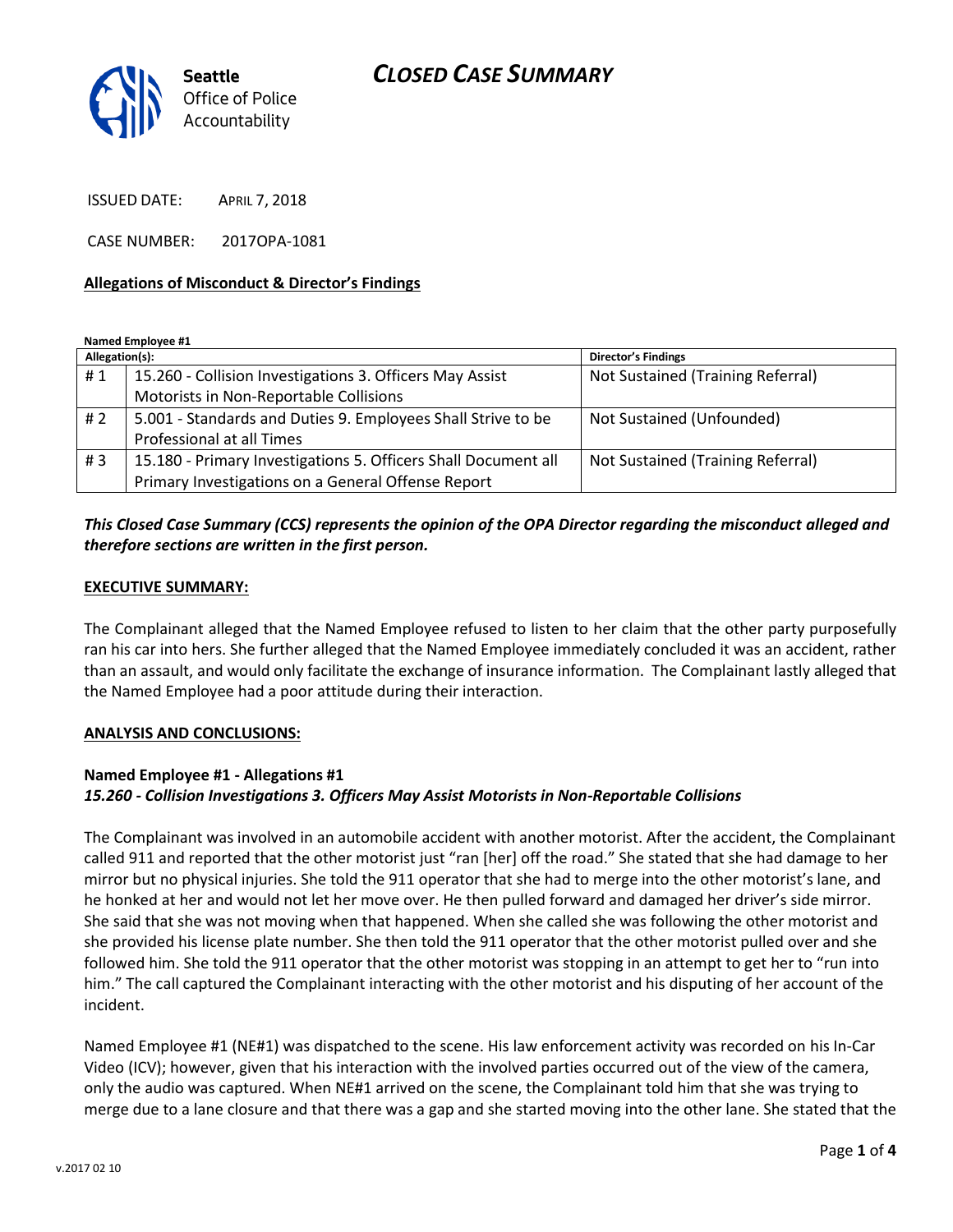v.2017 02 10

# further interactions with the Complainant.

SPD Policy 15.260-POL-3 discusses officers' responsibility to assist motorists in non-reportable collisions. The policy indicates that officers may provide the Exchange of Traffic Collision Information to facilitate the exchange of information between motorists. (SPD Policy 15.260-POL-3.) The policy further requires that, where motorists

He ended their conversation by stating that he would provide the Exchange of Traffic Collision Information form and a business card, and that the Complainant could contact his supervisor or OPA. He provided this information. As he was leaving, the other motorist said to NE#1 "sorry about this," and started laughing. NE#1 responded, "that's alright sir, have a nice day," but did not laugh in return. The Complainant told NE#1 that it was not funny, to which NE#1 responded: "who's laughing?" When the Complainant stated that the other motorist was laughing, NE#1 said: "I can't make him not laugh." The Complainant again stated that the other motorist hit her intentionally and NE#1 responded: "I understand that's what you think, ma'am." The Complainant responded by saying something along the lines of "do you say that to a rape victim?" This appeared to irritate NE#1. He told the Complainant that this was a minor traffic accident that was not comparable to a rape. He then got in his car and left the scene. NE#1 had no

indicate her belief that NE#1 did not handle the situation properly; however, he asserted that an assault was not a "feasible conclusion to a minor traffic collision."

The Complainant then asked if NE#1 would complete a report, and NE#1 told the Complainant that he would just be facilitating the exchange of information due to the lack of damage. The Complainant then complained that the other driver intentionally drove into her and purposefully damaged her car. NE#1 told her that he understood what she was saying, but that the damage was minimal to the vehicles. The Complainant then stated: "well, I guess I can run into people when I feel like it." NE#1 responded: "well, I hardly think he was trying to assault you with his vehicle, ma'am." NE#1 continued to gather the parties' information and then returned to his vehicle to complete an Exchange of

Traffic Collision Information form. The Complainant walked over to NE#1's patrol vehicle and again engaged him in conversation. She proposed an analogy of someone who was trying to rob a credit union but only broke a window. The Complainant argued that the person would still be arrested for bank robbery, even if there was only minor damage. She repeated that the other motorist purposefully ran into and intimidated her. NE#1 interjected and stated that, while he understood the Complainant to say that there was a gap that she could merge into, if the gap was not large enough and an accident ensued, she was technically at fault. She told him that it was safe when she moved over. NE#1 again tried to explain where he was coming from and the Complainant interrupted him. He asked her if she was "going to let [him] finish talking" and further tried to explain that he could not definitively know what

had occurred because he was not there and that he expected that the other motorist would deny what the

Complainant was alleging. NE#1 stated that he was just trying to facilitate the exchange of information because this was an insurance claim based on the damage. The Complainant contended that it was a vehicle assault, and NE#1 responded that it simply was not. Ultimately, NE#1 told the Complainant that she could contact the Department and

reported that he then hit her mirror and "scraped up" both cars. NE#1 inspected both cars and informed the parties that, based on the damage, it was a non-reportable accident and that he would help them exchange information so that they could report this matter to their respective insurance companies. He asked for the parties' licenses, registrations, and proofs of insurance.

other motorist honked at her, she told him that she had to move over, he honked again and she stopped. She

OPA CASE NUMBER: 2017OPA-1081

# *CLOSE CASE SUMMARY*

**Seattle**

*Office of Police Accountability*

Page **2** of **4**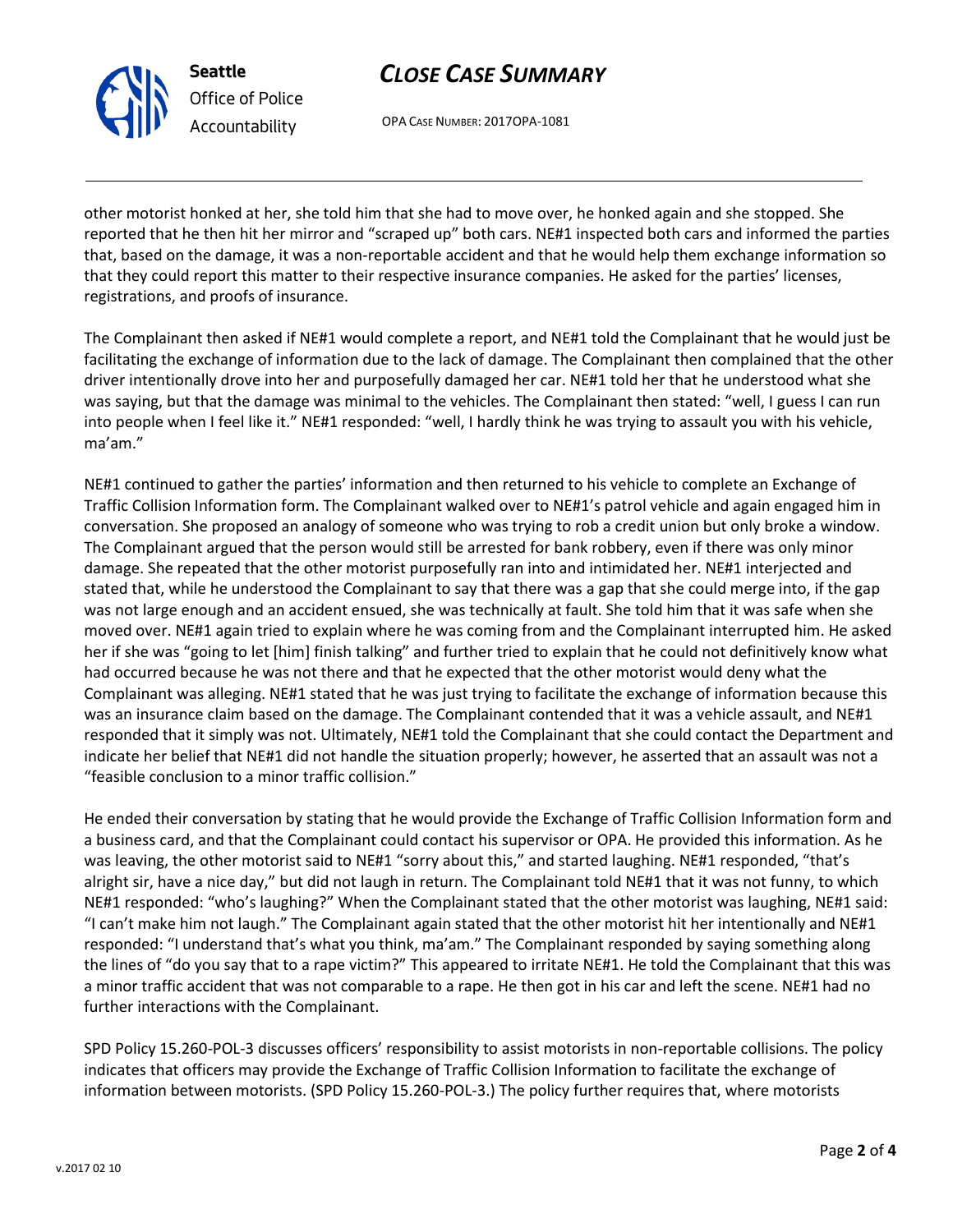

# *CLOSE CASE SUMMARY*

OPA CASE NUMBER: 2017OPA-1081

request reports in non-reportable collisions, officers must complete either a General Offense Report or a Washington State Motor Vehicle Collision Report. (*Id*.)

When asked whether his decision to not generate a report in this case was consistent with policy, NE#1 admitted that it was not. NE#1 stated that after he received notice of this OPA complaint he went back and looked at the policy and, in doing so, realized that he should have completed a report based on the Complainant's statements.

Based on my review of the record, including the ICV and NE#1's OPA interview, I do not think that he tried to shirk his responsibilities or intended to engage in misconduct when he failed to write a report. I find that, instead, he simply was unaware of the specifics of this policy. I believe that NE#1 has learned from this situation and I do not imagine that he will fail to complete a report when required to do so in the future. For this reason, I believe that a Training Referral, rather than a Sustained finding, is the appropriate disposition.

• **Training Referral**: NE#1 should receive additional training concerning the elements of SPD Policy 15.260- POL-3 and, specifically, under which circumstances he is required to generate a report when responding to and investigating a non-reportable collision. NE#1 should be counseled by his chain of command regarding his failure to complete a report in this case and should be careful to do so when necessary going forward. This re-training and associated counseling should be memorialized in a PAS entry.

# Recommended Finding: **Not Sustained (Training Referral)**

# **Named Employee #1 - Allegation #2** *5.001 - Standards and Duties 9. Employees Shall Strive to be Professional at all Times*

The Complainant alleged that NE#1 had a poor attitude during their interaction. She further argued that he improperly refused to listen to her account of the incident and, instead, immediately decided that it was an accident as opposed to an intentional vehicular assault.

NE#1, to the contrary, asserted that he was professional towards the Complainant. NE#1 stated that, when he would not immediately take her side, the Complainant became irritated with him. He recalled that, based on his investigation and what he knew about the accident, he simply did not believe that the other motorist had intentionally hit her car in order to harm her. He based this on the fact that the Complainant was merging and was thus technically at fault in the accident with the other motorist who had the right of way. He also based this on his observation that both individuals had "nice" cars and it seemed unlikely that the other motorist would purposefully damage his car in that fashion. He recognized that the Complainant was upset at him, but indicated that he did not feel that a vehicular assault had been committed. NE#1 also recounted that he provided her with a business card and told her that she should feel free to contact his supervisor or OPA if she believed that he had handled the call improperly. NE#1 lastly reported being frustrated by the Complainant analogizing this traffic accident to a rape case.

As discussed above, the entirety of NE#1's interaction with the Complainant was captured by NE#1's ICV. I note that, throughout this incident, NE#1's voice was measured and that he was polite to both parties. While he did not believe that a vehicular assault had occurred, he appeared to try to calmly explain his decision-making to the Complainant. He referred to her as "ma'am" and by her last name throughout their conversation. While he admittedly became frustrated with the Complainant when she analogized this incident to a rape, I do not necessarily